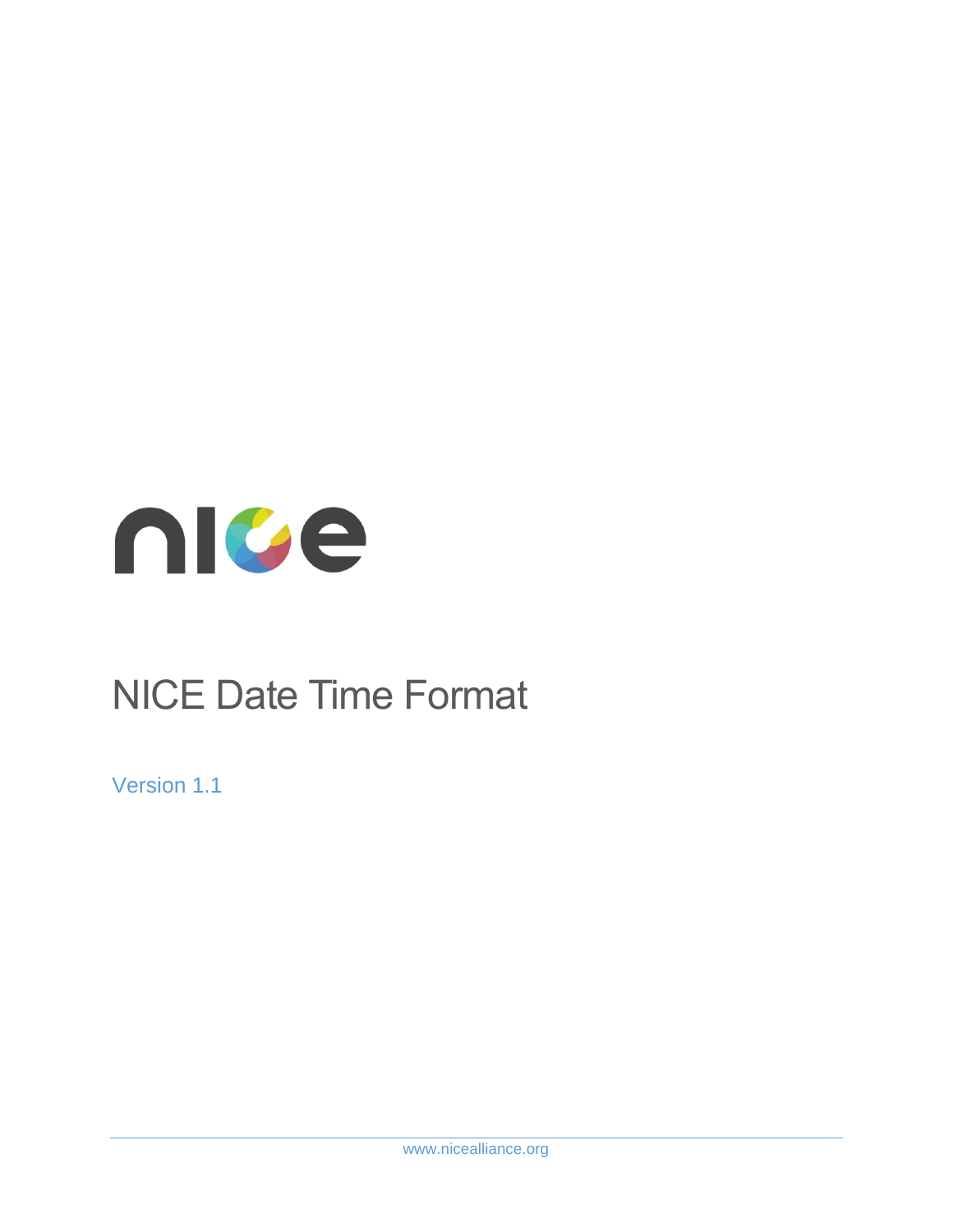Copyright 2019, 2020, 2022 NICE Alliance Promoters and other contributors to this document. All rights reserved. Third-party trademarks and names are the property of their respective owners.

Recipients of this document may copy, distribute, publish, or display this document so long as this copyright notice, license and disclaimer are retained with all copies of the document. No license is granted to modify this document.

THIS DOCUMENT IS PROVIDED "AS IS" AND WITHOUT WARRANTY OF ANY KIND. THE NICE ALLIANCE PROMOTERS AND ANY CONTRIBUTORS MAKEOR HAVE MADE NO REPRESENTATIONS OR WARRANTIES WHATSOEVEREXPRESS OR IMPLIED, STATUTORY OR OTHERWISE, REGARDING THE CONTENTS OF THIS DOCUMENTS AND/OR USE THEREOF, INCLUDING WITHOUT LIMITATION, ANY REPRESENTATION OR WARRANTY OF ACCURACY, RELIABILITY, MERCHANTABILITY, GOOD TITLE, NON-INFRINGEMENT, OR FITNESS FOR ANY PARTICULAR PURPOSE.

IN NO EVENT SHALL THE NICE ALLIANCE PROMOTERS, ANY CONTRIBUTORS OR THEIR AFFILIATES,INCLUDING THEIR RESPECTIVE EMPLOYEES, DIRECTORS, OFFICERS OR AGENTS, BE LIABLE FOR ANY DIRECT, INDIRECT, SPECIAL, INCIDENTAL, PUNITIVE OR CONSEQUENTIAL DAMAGES, ARISING OUT OF OR RELATING TO ANY USE OR DISTRIBUTION OF OR INABILITY TO USE THIS DOCUMENT(INCLUDING FUTURE UPDATES TO THIS DOCUMENTS), WHETHER OR NOT (1)SUCH DAMAGES ARE BASED UPON TORT, NEGLIGENCE, FRAUD, WARRANTY, CONTRACT OR ANY OTHR LEGAL THEORY, (2) THE NICE ALLIANCE PROMOTERS, CONTRIBUTORS OR THEIR AFFILIATES HAVE BEEN ADVISED OF THE POSSIBILITY OF SUCH DAMAGES;OR (3) SUCH DAMAGES WERE REASONABLY FORESEEABLE.

THIS DOCUMENT IS SUBJECT TO CHANGE AND UPDATED VERSIONS MAY BE DEVELOPED BY THE NICE ALLIANCE PROMOTERS.

Scenera, Inc., Nikon Corporation, Sony Semiconductor Solutions Corporation, Wistron Corporation and Hon Hai Precision Industry Co., Ltd.(NICE Alliance Promoters) contributed to this document.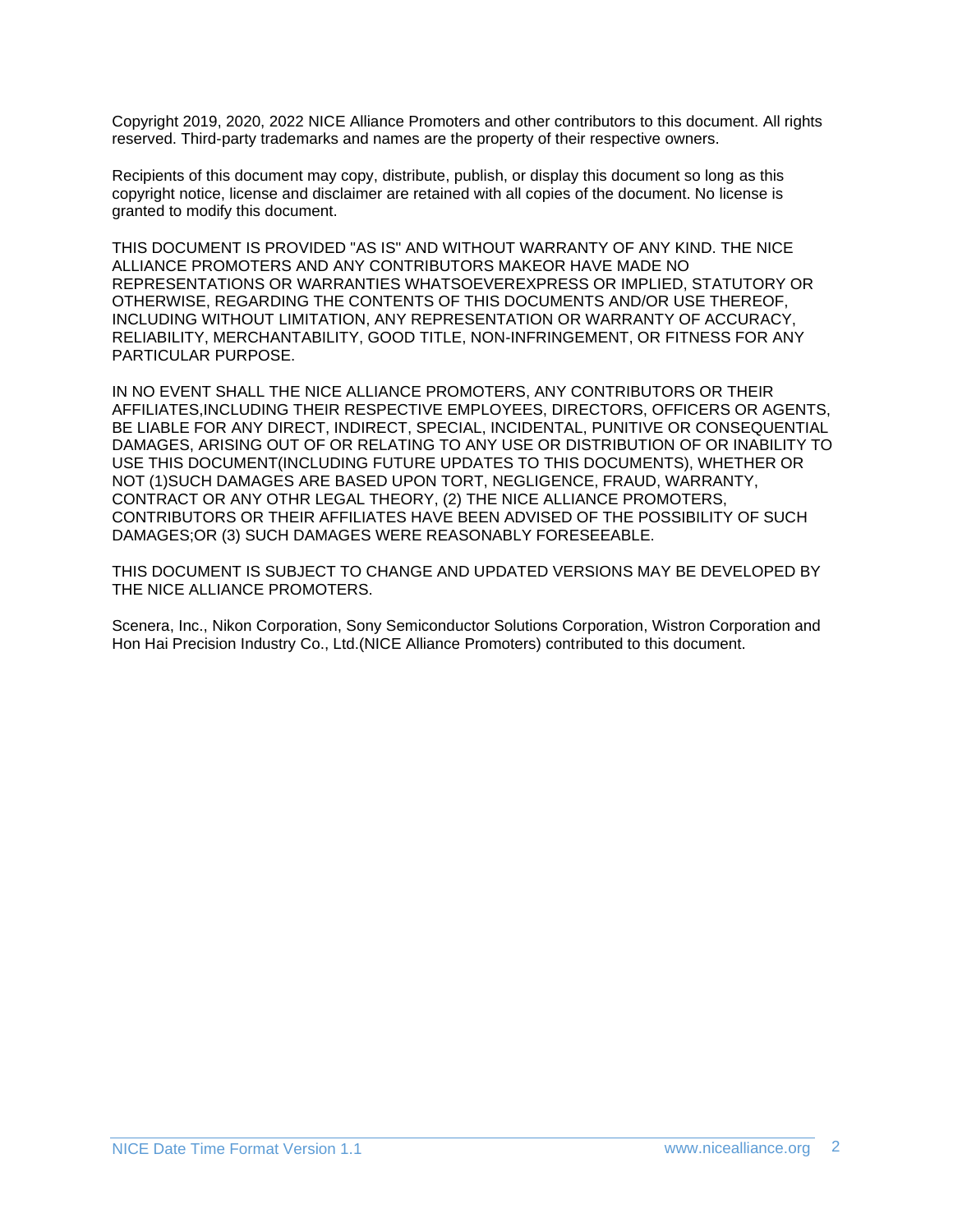# Edit History

| Version | Date        | Comments                    |
|---------|-------------|-----------------------------|
| 11      | 26 Jan 2022 | Initial Version 1.1 release |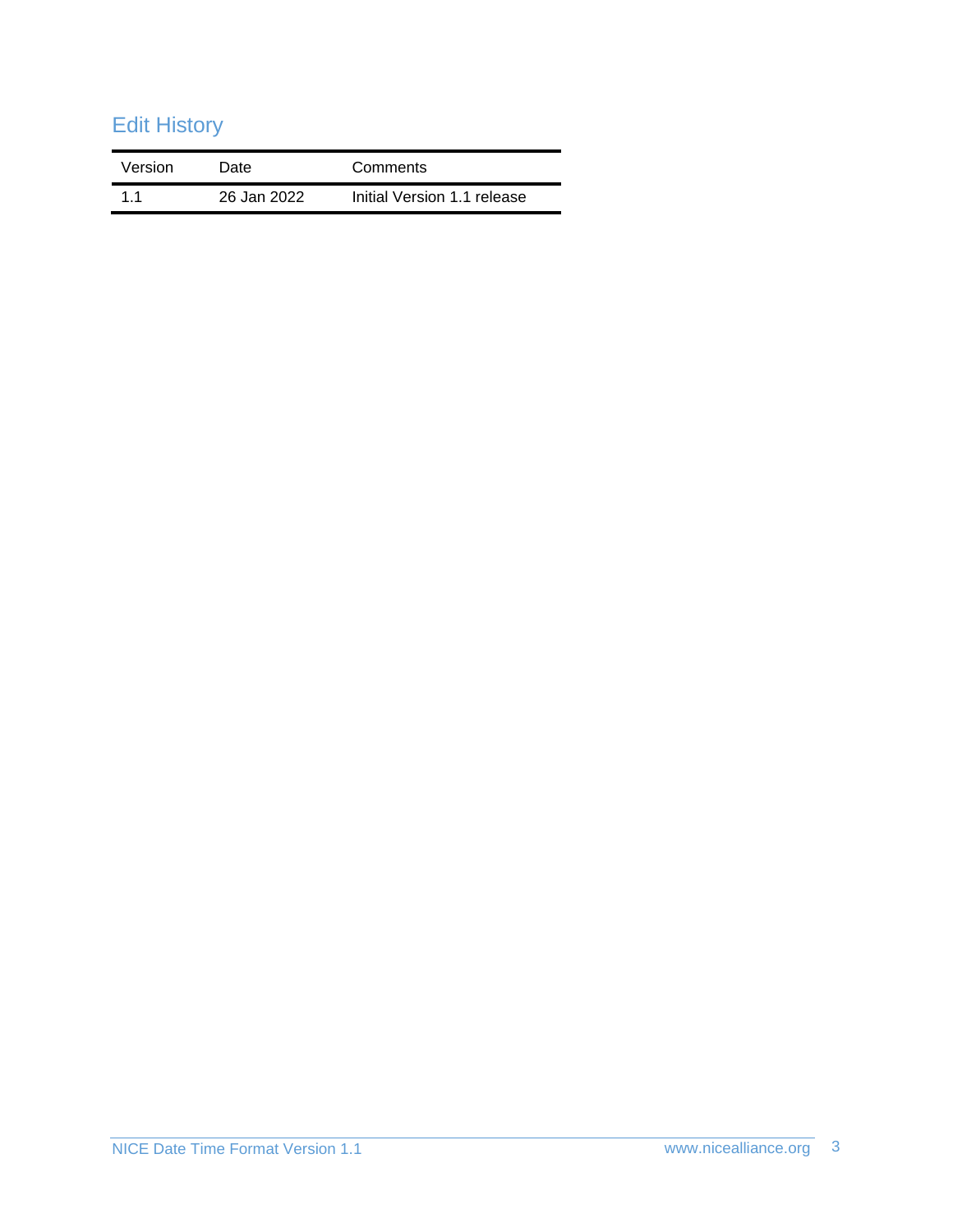## **Table of Contents**